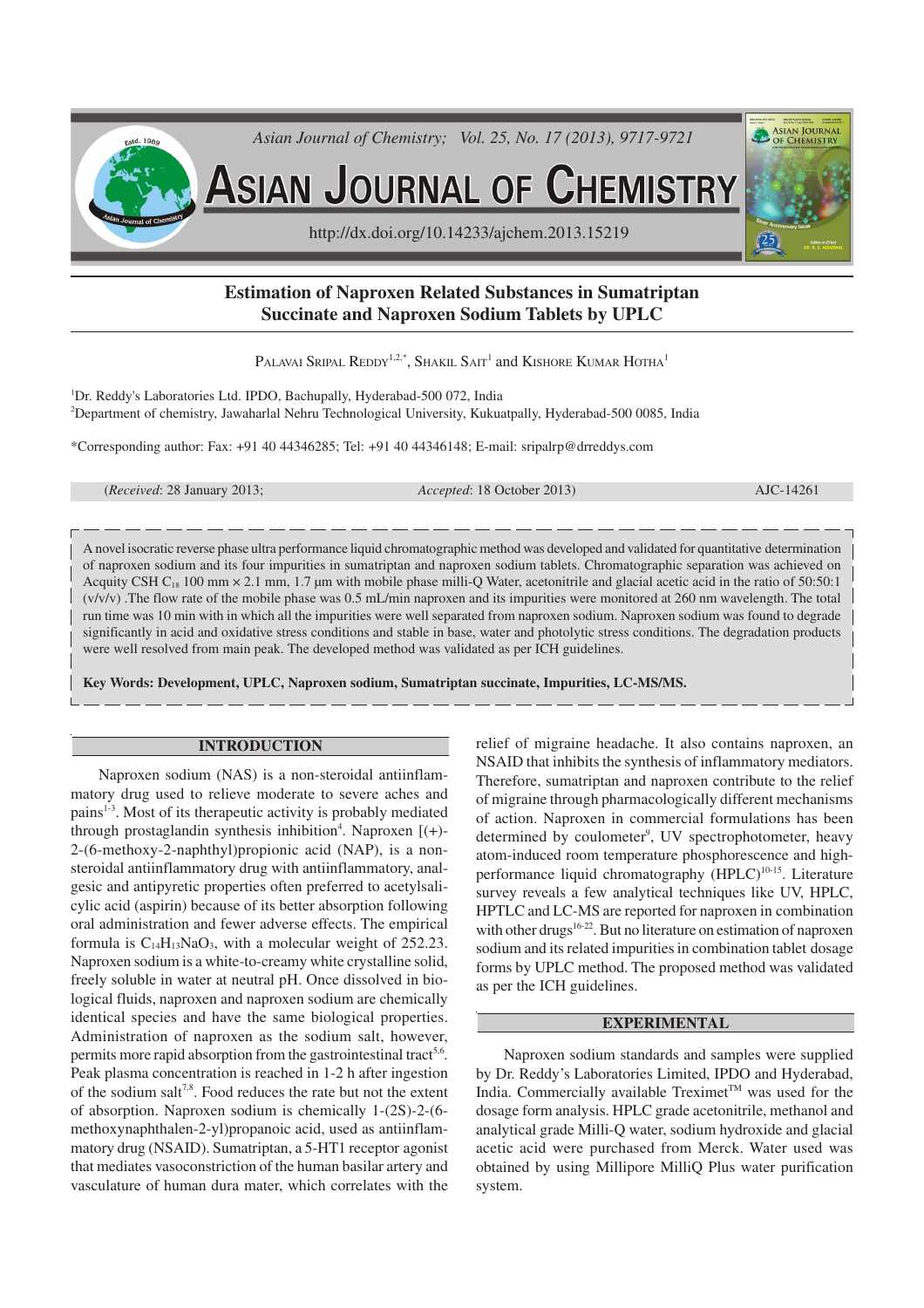UPLC system (Waters, Milford, USA) consists of a binary solvent manager, a sample manager and a PDA detector. Empower 2 software was used to monitor the output signal. Cintex digital water bath was used for hydrolysis studies. Photo stability studies were carried out in a photo stability chamber (Sanyo, Leicestershire, UK). Thermal stability studies were performed in a dry air oven (Cintex, Mumbai, India).

**Chromatographic conditions:** The chromatographic column used was acquity CSH  $C_{18}$  100 mm  $\times$  2.1 mm, 1.7 µm particle size and separation was achieved on Isocratic method. Mobile phase contains mixture of Milli-Q water, acetonitrile and glacial acetic acid in the ratio of 50:50:1 (v/v), respectively. The flow rate and injection volume were 0.5 mL/min and 2.0 µL, respectively. The column temperature was maintained at 30 ºC and the peaks were monitored at 260 nm. A mixture of acetonitrile and water in the proportion of 90:10  $(v/v)$  used as a diluent for sample preparation<sup>23-26</sup>.

**Preparation of standard solution:** A stock solution of naproxen (630 µg/mL) was prepared by dissolving an appropriate amount of drug in diluent. Standard solution of 7.5 µg/mL was prepared from the stock solution and used as diluted standard for determination of related substances. Mixed and individual stock solutions  $(2.5 \mu g/mL)$  of the impurities (Imp-A to Imp-D) were prepared in diluent and used for validation.

**Preparation of sample solution:** Crushed twenty tablets to a fine powder in mortar with pestle. Weighed accurately equivalent to 250 mg crushed above powder into a 100 mL dried volumetric flask, add 75 mL of diluent, sonicate for 20 min with intermediate shaking and made up to volume with diluent (2500 µg/mL). The solution was filtered through a 0.22 µm nylon membrane filter and injected in UPLC.

**Specificity:** Specificity is the ability of the method to measure the analyte response in the presence of its potential impurities. Intentional degradation was attempted by the stress conditions of UV light (254 nm), heat (105 ºC), acid (1 N HCL at 80 ºC), base (1 N NaOH at 80 ºC), hydrolytic (90 ºC) and oxidation (1.0  $\%$  H<sub>2</sub>O<sub>2</sub> at room temperature) to evaluate the ability of the proposed method to separate naproxen from its degradation and sumatriptan and its degradation products. For UV light exposure study time period was 10 days.

## **RESULTS AND DISCUSSION**

**Method development and optimization:** The main objective of the research work is to separate degradation and process related impurities of sumatriptan and naproxen from naproxen. Simultaneous estimation was restricted due to different dosage strengths and different polarity nature and cross specificity. After thorough screening of different column stationary phases, organic modifiers, buffer pH and column oven temperatures, for accurate quantification of naproxen impurities and degradant in combination product, Isocratic method good separation was achieved within 10 min run time (Fig. 4). The separation was achieved by using Acquity CSH  $C_{18}$  100 mm  $\times$  2.1 mm, 1.7 µm with 0.5 mL/min flow rate. Good resolution was observed between naproxen and its impurities interference with excipients and sumatriptan, its impurities was also checked, one peak was observed at 0.6 min,

no interference observed at the retention times of impurity peaks and naproxen peak. Under optimized conditions naproxen and related impurities were well separated. The system suitability parameters were evaluated for naproxen and its four impurities (Table-1). The relative response factor for all the four impurities was determined with respect to naproxen (Fig. 1).



Fig. 1. Chemical structures, degradation pathway of naproxen and its related impurities





Fig. 3. Typical chromatogram of placebo

| TABLE-1                                                                                      |                   |                     |  |  |  |  |  |
|----------------------------------------------------------------------------------------------|-------------------|---------------------|--|--|--|--|--|
| <b>SYSTEM SUITABILITY REPORT</b>                                                             |                   |                     |  |  |  |  |  |
| System suitability parameters                                                                | Observed<br>value | Acceptance<br>limit |  |  |  |  |  |
| RSD of peak areas of naproxen<br>sodium from six replicate injection<br>of standard solution | 1.2               | NMT 10.0%           |  |  |  |  |  |
| The tailing factor for naproxen<br>sodium peak in standard                                   | 1.1               | NMT 2.0             |  |  |  |  |  |

**Validation of the method:** After satisfactory development of the method it was subjected to method validation as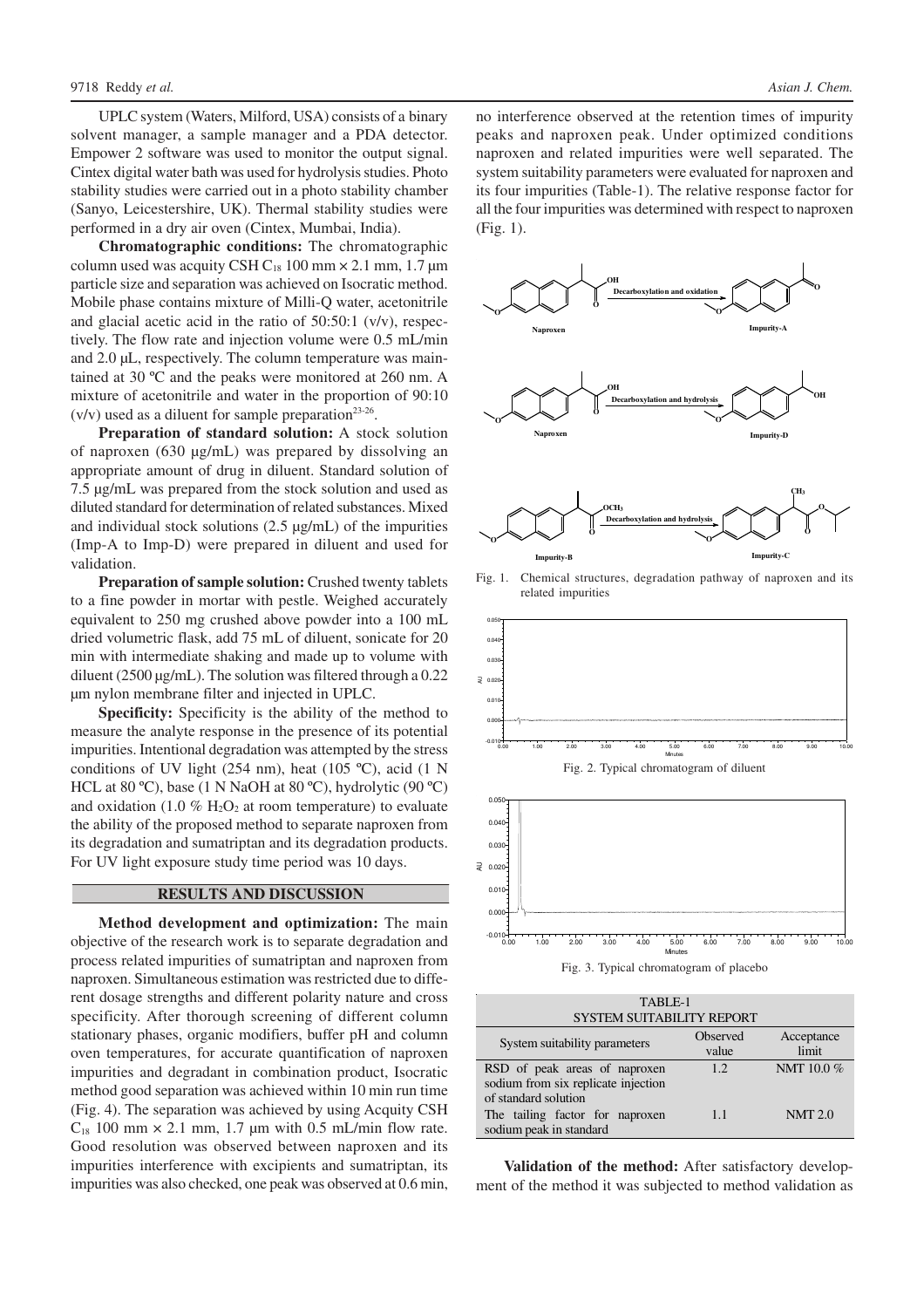per ICH guidelines<sup>27,28</sup>. The method was validated to demonstrate that it is suitable for its intended purpose by the standard procedure to evaluate adequate validation characteristics (accuracy, precision, linearity, robustness and stability indicating capability).

**Precision:** The precision is agreement between a series of measurements and proved by injecting six individual preparations of naproxen sample spiked with 0.10 % of its four impurities (0.1  $%$  of impurities with respect to 2500  $\mu$ g/mL naproxen). The intermediate precision of the method was also evaluated using different analyst and different instrument (Waters Acquity UPLCTM system with tunable ultraviolet detector, Milford, USA) and performing the analysis on different day. % RSD of area count of each impurity was calculated for both precision as well as intermediate precision and was found within 2 %. These results confirmed the precision and ruggedness of the method (Table-2).

**Accuracy:** The accuracy is an agreement between the measured and real value. Three different concentration levels of solutions prepared in triplicate  $(0.15, 0.3$  and  $0.45\%$ ) of the test concentration (2500 µg/mL) and injected into the UPLC. The calculated recovery of all the impurities and

naproxen ranged from 93.5 to 105.6 %. The results are given in Table-3.

**Limit of detection and quantification:** Limit of detection and limit of quantification for and naproxen and its related compounds were estimated as the concentrations for which signal-to-noise ratios were 3:1 and 10:1, respectively. Dilute solutions of known concentrations were injected and calculated the signal to noise ratio, selected the concentration of the solution for which the signal to noise ratio was 3, 10 as LOD and LOQ. Precision was also determined at the LOQ level by analysis of six individual preparations of the four impurities and calculating the RSD (%) of the peak area for each impurity. The determined LOD, LOQ and precision at LOQ values are reported in Table-4.

**Linearity:** Solutions for linearity testing were prepared by diluting the impurity stock solution to five different concentrations from LOQ to 200 % of the permitted maximum level of the impurity (*i.e*., the LOQ to 0.2 % for naproxen and its impurities). The correlation coefficients, slopes and y intercepts of the calibration plots are reported. Calibration plots for the four related substances were linear over the ranges tested. The correlation coefficients were > 0.998 for all the components

| TABLE-2                                       |                              |                 |                          |                 |            |                  |                   |                 |
|-----------------------------------------------|------------------------------|-----------------|--------------------------|-----------------|------------|------------------|-------------------|-----------------|
| PRECISION DATA OF NAPROXEN AND ITS IMPURITIES |                              |                 |                          |                 |            |                  |                   |                 |
|                                               | Naproxen sodium Impurities   |                 |                          |                 |            |                  |                   |                 |
| Sample No.                                    | Impurity-A                   |                 | Impurity-B               |                 | Impurity-C |                  | Impurity-D        |                 |
|                                               | <b>RRT</b>                   | Impurity $(\%)$ | <b>RRT</b>               | Impurity $(\%)$ | <b>RRT</b> | Impurity $(\% )$ | <b>RRT</b>        | Impurity $(\%)$ |
|                                               | 1.33                         | 0.133           | 2.2                      | 0.149           | 4.49       | 0.13             | 0.84              | 0.123           |
| ◠                                             | 1.33                         | 0.133           | 2.2                      | 0.146           | 4.49       | 0.102            | 0.84              | 0.127           |
| 3                                             | 1.33                         | 0.133           | 2.2                      | 0.148           | 4.49       | 0.124            | 0.84              | 0.125           |
| 4                                             | 1.33                         | 0.134           | 2.21                     | 0.149           | 4.50       | 0.109            | 0.84              | 0.136           |
| 5                                             | 1.33                         | 0.131           | 2.21                     | 0.149           | 4.50       | 0.111            | 0.84              | 0.123           |
| 6                                             | 1.33                         | 0.132           | 2.21                     | 0.150           | 4.51       | 0.115            | 0.84              | 0.122           |
| <b>AVG</b>                                    | $\qquad \qquad \blacksquare$ | 0.133           | $\overline{\phantom{0}}$ | 0.149           | –          | 0.115            | $\qquad \qquad -$ | 0.126           |
| $RSD(\%)$                                     | -                            | 0.800           |                          | 0.900           |            | 8.900            |                   | 4.100           |

| TABLE-3                                      |                       |                       |                                                      |                      |                       |                       |                                      |                          |
|----------------------------------------------|-----------------------|-----------------------|------------------------------------------------------|----------------------|-----------------------|-----------------------|--------------------------------------|--------------------------|
| ACCURACY DATA OF NAPROXEN AND ITS IMPURITIES |                       |                       |                                                      |                      |                       |                       |                                      |                          |
|                                              | Impurity-A            |                       |                                                      | Impurity-B           |                       |                       |                                      |                          |
| Sample No.                                   | Spike level<br>$(\%)$ | Added<br>$(\mu g/mL)$ | Found<br>$(\mu g/mL)$<br>(Recovered)                 | Mean<br>recovery (%) | Spike level<br>$(\%)$ | Added<br>$(\mu g/mL)$ | Found<br>$(\mu g/mL)$<br>(Recovered) | Mean<br>recovery $(\% )$ |
| 1                                            | 40                    | 1.0088                | 0.875                                                | 86.7                 | 40                    | 0.9973                | 1.050                                | 105.63                   |
| $\overline{c}$                               | 75                    | 1.8915                | 2.150                                                | 113.7                | 75                    | 1.8699                | 2.100                                | 111.40                   |
| 3                                            | 100                   | 2.5220                | 2.900                                                | 114.0                | 100                   | 2.4933                | 2.675                                | 105.63                   |
| $\overline{4}$                               | 125                   | 3.1525                | 3.600                                                | 113.1                | 125                   | 3.1166                | 3.450                                | 112.10                   |
| 5                                            | 150                   | 3.7830                | 4.300                                                | 112.5                | 150                   | 3.7399                | 4.125                                | 111.00                   |
| Impurity-C                                   |                       |                       | Impurity-D                                           |                      |                       |                       |                                      |                          |
| 1                                            | 40                    | 0.9986                | 0.95                                                 | 95.10                | 40                    | 1.0050                | 0.925                                | 92.00                    |
| $\overline{2}$                               | 75                    | 1.8724                | 1.11                                                 | 91.66                | 75                    | 1.8844                | 2.125                                | 112.80                   |
| 3                                            | 100                   | 2.4965                | 2.42                                                 | 94.43                | 100                   | 2.5125                | 2.875                                | 111.40                   |
| $\overline{4}$                               | 125                   | 3.1207                | 4.30                                                 | 102.70               | 125                   | 3.1400                | 3.525                                | 111.16                   |
| 5                                            | 150                   | 3.7429                | 4.30                                                 | 102.60               | 150                   | 3.7688                | 4.150                                | 110.10                   |
| Naproxen sodium                              |                       |                       |                                                      |                      |                       |                       |                                      |                          |
| Sample No.<br>Spike level $(\% )$            |                       | Added $(\mu g/mL)$    | Found (µg/mL)<br>Mean recovery $(\%)$<br>(Recovered) |                      |                       |                       |                                      |                          |
|                                              | 2.2837<br>30          |                       | 2.375                                                |                      |                       | 103.6                 |                                      |                          |
| $\overline{2}$                               |                       | 75                    |                                                      | 5.7854               |                       | 5.775                 |                                      | 99.4                     |
| 3                                            |                       | 100                   |                                                      | 7.6124               |                       | 7.575                 |                                      | 99.3                     |
|                                              |                       | 125                   |                                                      | 9.5916               |                       | 9.425                 |                                      | 97.8                     |
| $\overline{2}$                               |                       | 150                   |                                                      | 11.4186              |                       | 11.300                |                                      | 98.2                     |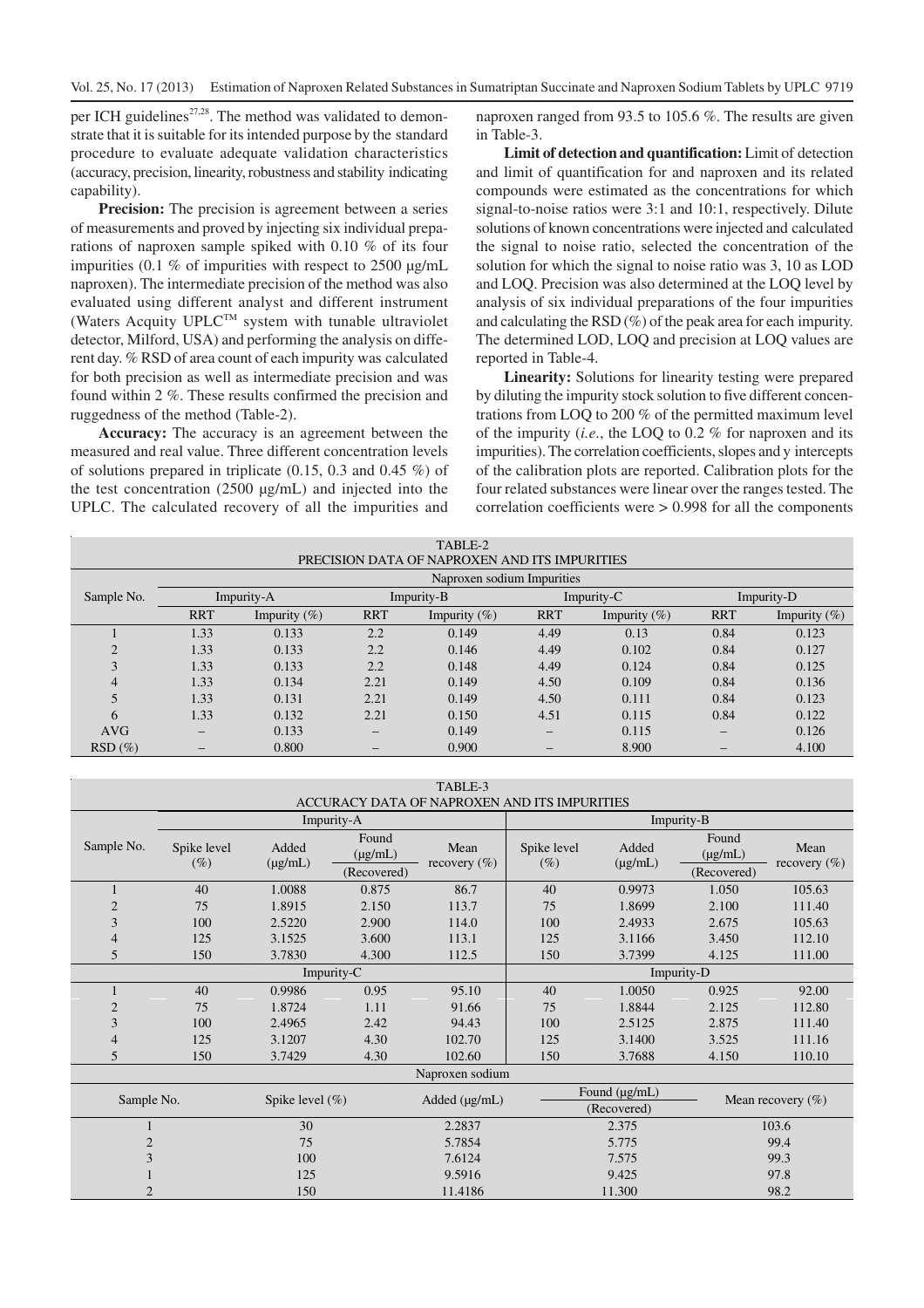| TABLE-4                                                                       |                    |                         |                       |                       |            |     |  |  |
|-------------------------------------------------------------------------------|--------------------|-------------------------|-----------------------|-----------------------|------------|-----|--|--|
| LIMIT OF DETECTION AND LIMIT OF QUANTIFICATION OF NAPROXEN AND ITS IMPURITIES |                    |                         |                       |                       |            |     |  |  |
| Name                                                                          | Impurity $(\% )$   |                         | $LOQ$ Accuracy $(n3)$ | Signal to noise ratio |            |     |  |  |
|                                                                               | Limit of detection | Limit of quantification | Mean                  | $RSD(\%)$             | <b>LOD</b> | LOQ |  |  |
| Impurity-A                                                                    | 0.00033            | 0.002                   | 0.002                 |                       |            | 10  |  |  |
| Impurity-B                                                                    | 0.005              | 0.017                   | 0.017                 |                       |            | 10  |  |  |
| Impurity-C                                                                    | 0.011              | 0.032                   | 0.032                 | 1.3                   |            | 10  |  |  |
| Impurity-D                                                                    | 0.001              | 0.006                   | 0.006                 |                       |            | 10  |  |  |
| Naproxen sodium                                                               | 0.002              | 0.007                   | 0.007                 |                       |            | 10  |  |  |

(Table-5). These results show there was an excellent correlation between the peak area and concentration for the four impurities.

| TABLE-5<br><b>LINEARITY</b> |                                    |                               |                                   |  |  |  |
|-----------------------------|------------------------------------|-------------------------------|-----------------------------------|--|--|--|
| Name of impurity            | Coefficient of<br>regression $(m)$ | Constant of<br>regression (b) | Coefficient of<br>correlation (r) |  |  |  |
| Impurity-A                  | 73499.3823                         | 3309.097769                   | 0.99982                           |  |  |  |
| Impurity-B                  | 11100.9593                         | 780.511935                    | 0.99972                           |  |  |  |
| Impurity-C                  | 10209.3750                         | 438.261258                    | 0.99897                           |  |  |  |
| Impurity-D                  | 13086.6030                         | 925.793832                    | 0.99904                           |  |  |  |
| Naproxen sodium             | 10638.1663                         | 1065.067617                   | 0.99979                           |  |  |  |

**Robustness:** To determine the robustness, is a measure of method capacity to remain unaffected by small, but deliberate changes in the chromatographic conditions. To prove the robustness of the test method flow rate was changed to 0.48 and 0.52 mL min-1 , column temperature was changed to 25 and 35 ºC. In all these experiments the mobile phase components were not changed. The effect of the per cent organic strength on resolution was studied by varying acetonitrile by  $-10$  to  $+10\%$ , while other mobile phase components were held constant. In all the deliberate varied chromatographic conditions the selectivity as well as the performance of the method was unchanged proves the robustness of the method.

**Solution stability and mobile phase stability:** Solution stability was established by injecting the same standard and spiked sample at the time intervals of 0, 24 and 48 h, standard and spiked sample solution kept on bench top during the study. Mobile phase stability was established by injecting the freshly prepared standard and spiked sample at the time intervals of 0, 24 and 48 h, without changing the mobile phase lot. The difference between percentage of individual impurity and total impurities at 0, 24 and 48 h time intervals were less than

0.05 and 0.1 %. The results confirmed that standard solution, sample solution and mobile phase were stable up to 48 h.

**Specificity:** The stress study samples were analyzed using PDA detector to monitor the homogeneity and purity of the naproxen peak. Degradation was not observed when naproxen was subjected to light, base, hydrolysis and heat conditions. Significant degradation was observed when the drug was subjected to peroxide (0.1 N HCl at 80 °C for 1 h), leading to the formation of Imp-A and oxidative hydrolysis (1.0  $\%$  H<sub>2</sub>O<sub>2</sub> at room temperature for 5 h) (Fig. 1), leading to the formation of Imp-A and Imp-D. Acid and peroxide force degradation studies are shown in Figs. 7-10. The results from the forced degradation studies are presented in Table-6. Assay of stressed samples has been performed by comparison with reference standard and the mass balance (assay  $\%$  + impurities  $\%$  + degradation % products) were calculated. Specificity results were presented in Table-6 and Figs. 2-10.



Fig. 5. Typical chromatogram of sample

| TABLE-6<br>SUMMARY OF FORCED DEGRADATION STUDY                                                     |                    |              |                  |                |  |  |  |
|----------------------------------------------------------------------------------------------------|--------------------|--------------|------------------|----------------|--|--|--|
| Stress condition                                                                                   | Drug product       |              |                  |                |  |  |  |
|                                                                                                    | Degradation $(\%)$ | Purity angle | Purity threshold | Purity flag    |  |  |  |
| Refluxed with 1 N HCl solution for $ca$ 1 h at 80 °C and neutralized with 1<br>N NaOH              | 2.09               | 7.028        | 7.486            | N <sub>o</sub> |  |  |  |
| Refluxed with 1 N NaOH solution for about 2 h at 80 $^{\circ}$ C and neutralized<br>with $1 N HCl$ | ND                 | 12.375       | 90               | N <sub>0</sub> |  |  |  |
| Treated with 1 % hydrogen peroxide $(H2O2)$ for 5 h at room temperature                            | 12                 | 12.162       | 87.805           | N <sub>0</sub> |  |  |  |
| Refluxed with purified water for 6 h at 100 $^{\circ}$ C                                           | 2.5                | 13.289       | 26.868           | N <sub>0</sub> |  |  |  |
| Exposed to sunlight for 1.2 million lux hours                                                      | 0.5                | 13.358       | 90               | N <sub>0</sub> |  |  |  |
| Exposed to UV light both at shorter and longer wavelengths for 200 watt                            | 2.45               | 13.481       | 90               | N <sub>0</sub> |  |  |  |
| hours/square meter                                                                                 |                    |              |                  |                |  |  |  |
| Dry heating done at $105^{\circ}$ C for 12 h                                                       | 0.07               | 13.852       | 17.378           | N <sub>o</sub> |  |  |  |
| Exposed to humidity at 25 $°C$ , 90 % RH for 7 days                                                | 0.06               | 12.892       | 55.024           | N <sub>0</sub> |  |  |  |